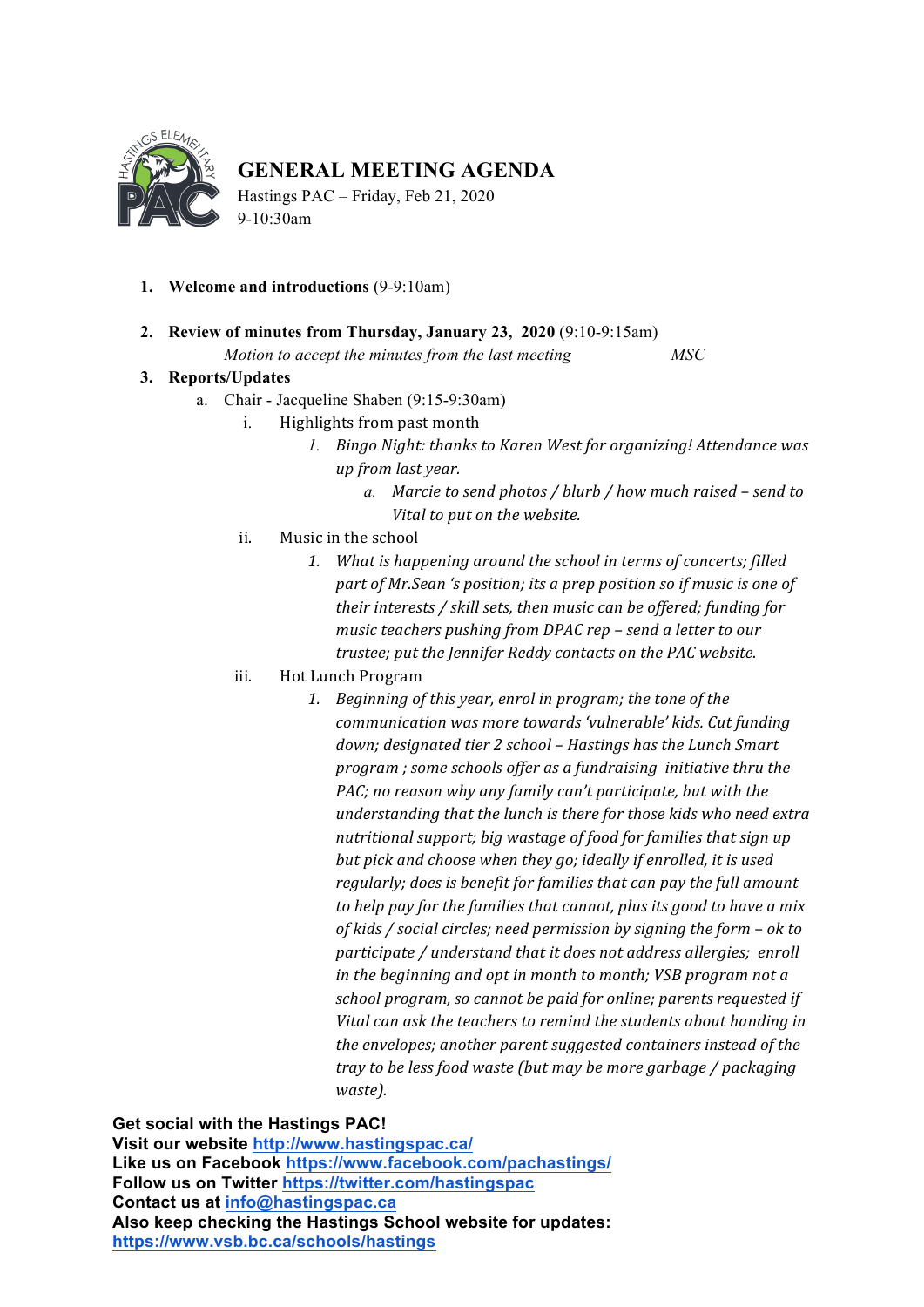- 2. Someone suggested that the PAC could possibly come up with their *own language for communication to parents when the VSB comes out with the info in the beginning of the year.*
- b. Administration (9:30-9:50am)
	- i. Principal Vital Peeters
		- 1. Hot Lunch Program
			- 2. Staffing updates:
				- a. *Katherine Morrison (replaced Ms Niki)* here till end of the *year;* Mr. Sean no longer at Hastings – hired Nancy Chong *after spring break to cover Fridays (resource support);* interviewing someone for the Wed/Thurs portion on *Monday; Supervision aid*
				- *b.* If you have a designation (IEP) can get extra help; Madame *Elaine is the only resource teacher for extra help; move* within the education system to design lessons to be *accessible for all students / personalizing learning.*
			- 3. District News
				- *a.* Registration has happened; draws for FI done two days ago and emails sent to families that were accepted; only one F *class (20 spots) - 13 taken by sibs; only 7 spots open for new families; trying to balance the french students throughout; VSB challenge is making the catchment fit the school;*
				- *b.* Tech VSB just announced they are going to buy *computers and ipads for schools that used them; "Tech Equity Plan";* one device per 4 students; funding is *imminent;*
				- *c. 'building* for Modern Learning' engaging public about *learning in spaces / direct to the email and on the school website; first Phase Feb.19-March11*
			- 4. School Grounds Safety
				- a. Soap in the kids washrooms? All washrooms have soap *except* the bathroom near the gym, as the engineer looking *for new model of soap dispenser (something metal that can't be removed)* as some people taking them off and *putting them in the toilet.*
	- ii. Vice Principal Susan Dent
		- 1. Leadership in school
			- *a. PEER Helpers – sand toys / balls; order hats*
			- *b.* Student council 'flat chat' brainstorming on a large *paper* with the students what the looks like, the positions, *goals, etc.*
			- 2. Upcoming school activities/events and student opportunities

**Get social with the Hastings PAC!**

**Visit our website http://www.hastingspac.ca/ Like us on Facebook https://www.facebook.com/pachastings/ Follow us on Twitter https://twitter.com/hastingspac Contact us at info@hastingspac.ca Also keep checking the Hastings School website for updates: https://www.vsb.bc.ca/schools/hastings**